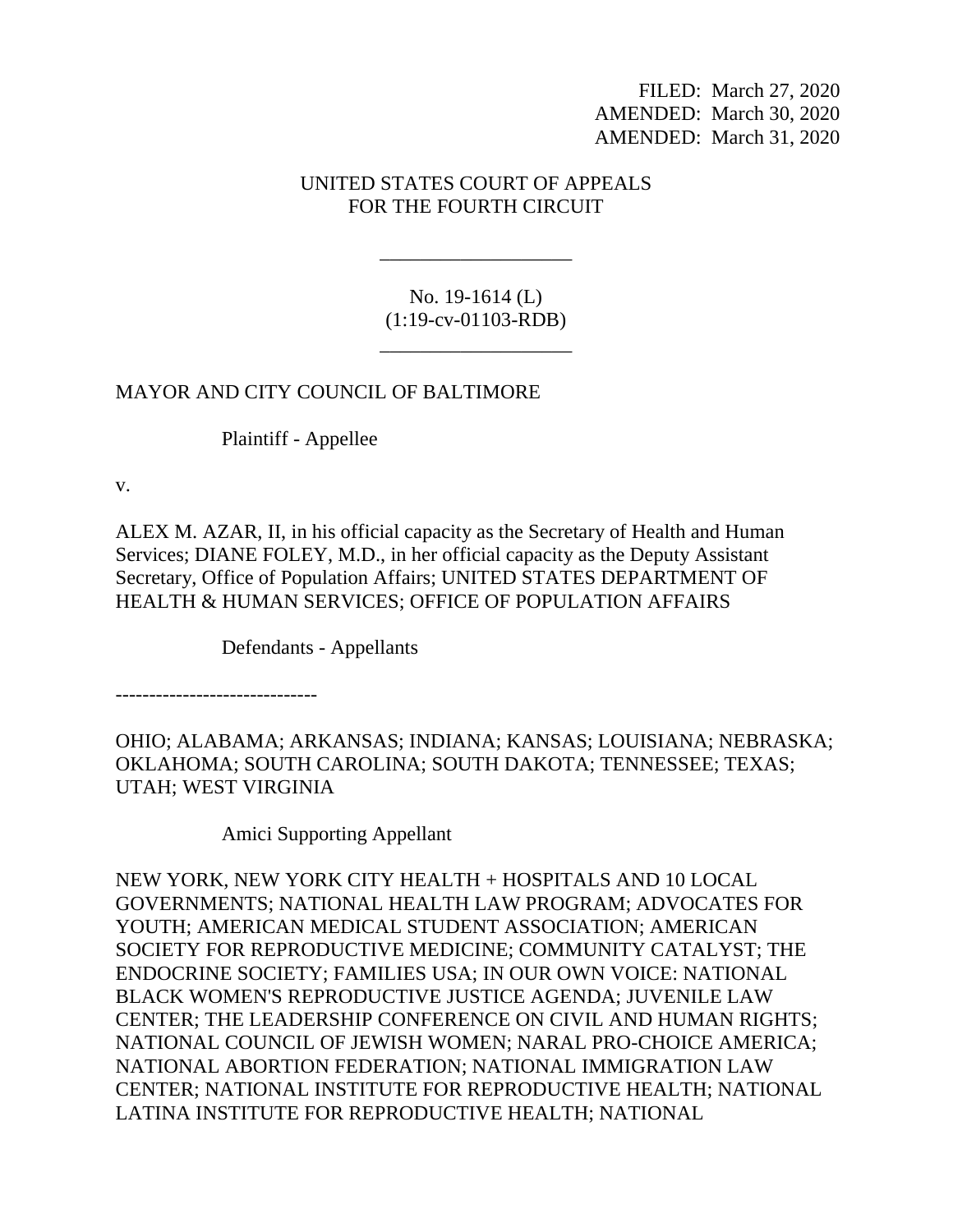PARTNERSHIP FOR WOMEN & FAMILIES; NATIONAL WOMEN'S HEALTH NETWORK; NATIONAL WOMEN'S LAW CENTER; NORTHWEST HEALTH LAW ADVOCATES; POSITIVE WOMEN'S NETWORK-USA; POWER TO DECIDE; UNION FOR REFORM JUDAISM; CENTRAL CONFERENCE OF AMERICAN RABBIS; WOMEN OF REFORM JUDAISM; MEN OF REFORM JUDAISM; UNITE FOR REPRODUCTIVE & GENDER EQUITY; WHITMAN-WALKER HEALTH; WOMENHEART; YWCA OF THE USA; NATIONAL CENTER FOR LESBIAN RIGHTS; GLMA: HEALTH PROFESSIONALS ADVANCING LGBT EQUALITY; THE LGBT MOVEMENT ADVANCEMENT PROJECT; NATIONAL LGBTQ TASK FORCE; EQUALITY FEDERATION; SEXUALITY INFORMATION AND EDUCATION COUNCIL OF THE UNITED STATES; FAMILY EQUALITY COUNCIL; THE NATIONAL CENTER FOR TRANSGENDER EQUALITY; HIV MEDICINE ASSOCIATION; GLBTQ LEGAL ADVOCATES & DEFENDERS; LAMBDA LEGAL DEFENSE AND EDUCATION FUND, INCORPORATED; THE HUMAN RIGHTS CAMPAIGN; TRANSGENDER LAW CENTER; BAY AREA LAWYERS FOR INDIVIDUAL FREEDOM; THE INSTITUTE FOR POLICY INTEGRITY AT NEW YORK UNIVERSITY SCHOOL OF LAW; NATIONAL CENTER FOR YOUTH LAW; AMERICAN ACADEMY OF PEDIATRICS; AMERICAN COLLEGE OF OBSTETRICIANS AND GYNECOLOGISTS; AMERICAN COLLEGE OF PHYSICIANS; SOCIETY FOR ADOLESCENT HEALTH AND MEDICINE; SOCIETY FOR MATERNAL FETAL MEDICINE

Amici Supporting Appellee

No. 20-1215 (1:19-cv-01103-RDB)

\_\_\_\_\_\_\_\_\_\_\_\_\_\_\_\_\_\_\_

\_\_\_\_\_\_\_\_\_\_\_\_\_\_\_\_\_\_\_

## MAYOR AND CITY COUNCIL OF BALTIMORE

Plaintiff - Appellee

v.

ALEX M. AZAR, II, in his official capacity as the Secretary of Health and Human Services; DIANE FOLEY, M.D., in her official capacity as the Deputy Assistant Secretary, Office of Population Affairs; UNITED STATES DEPARTMENT OF HEALTH & HUMAN SERVICES; OFFICE OF POPULATION AFFAIRS

Defendants - Appellants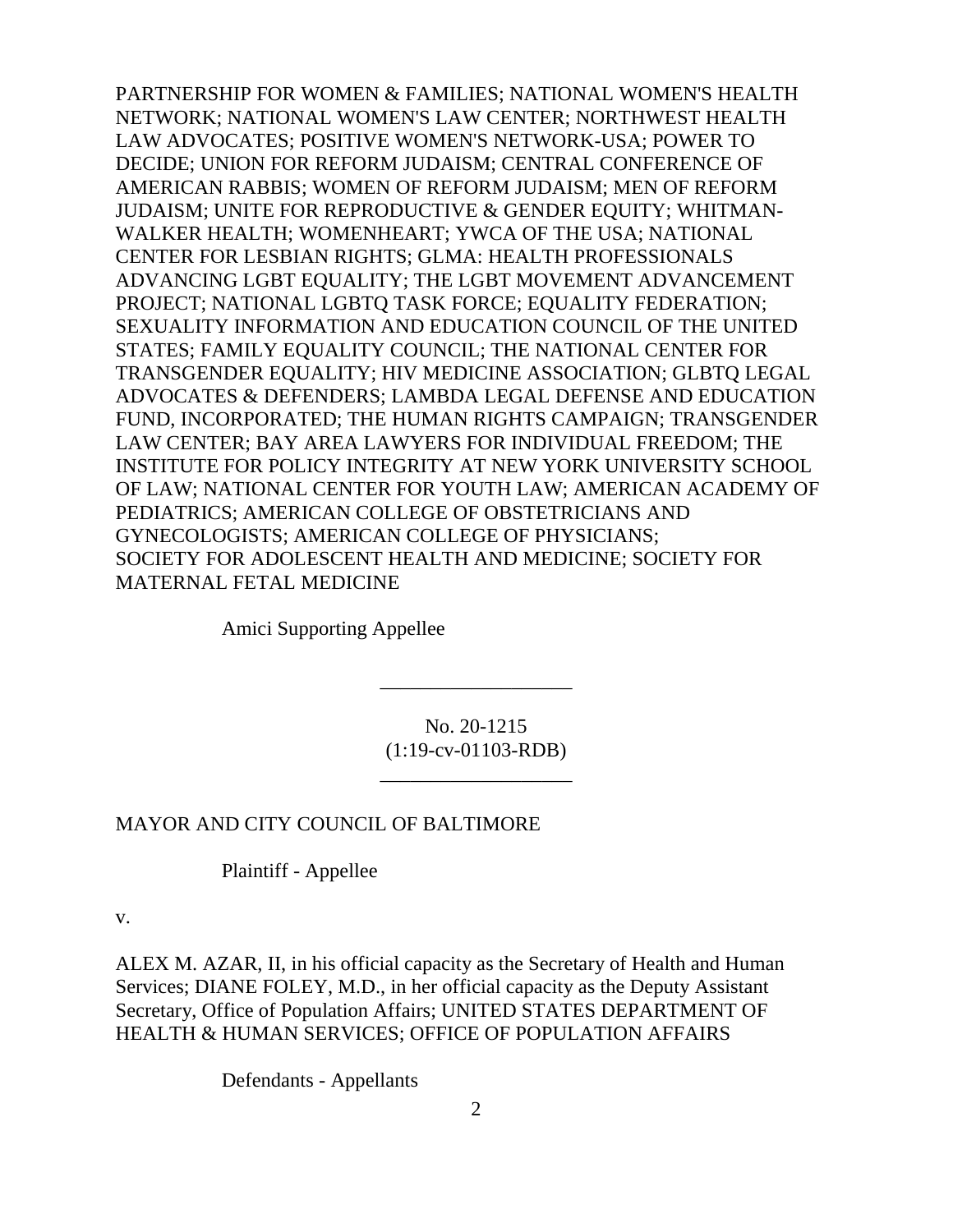## O R D E R \_\_\_\_\_\_\_\_\_\_\_\_\_\_\_\_\_\_\_

\_\_\_\_\_\_\_\_\_\_\_\_\_\_\_\_\_\_\_

Upon consideration of submissions in case No. 20-1215 relative to the government's motion for a stay pending appeal of the district court's permanent injunction, the court denies the motion.

For the Court

/s/ Patricia S. Connor, Clerk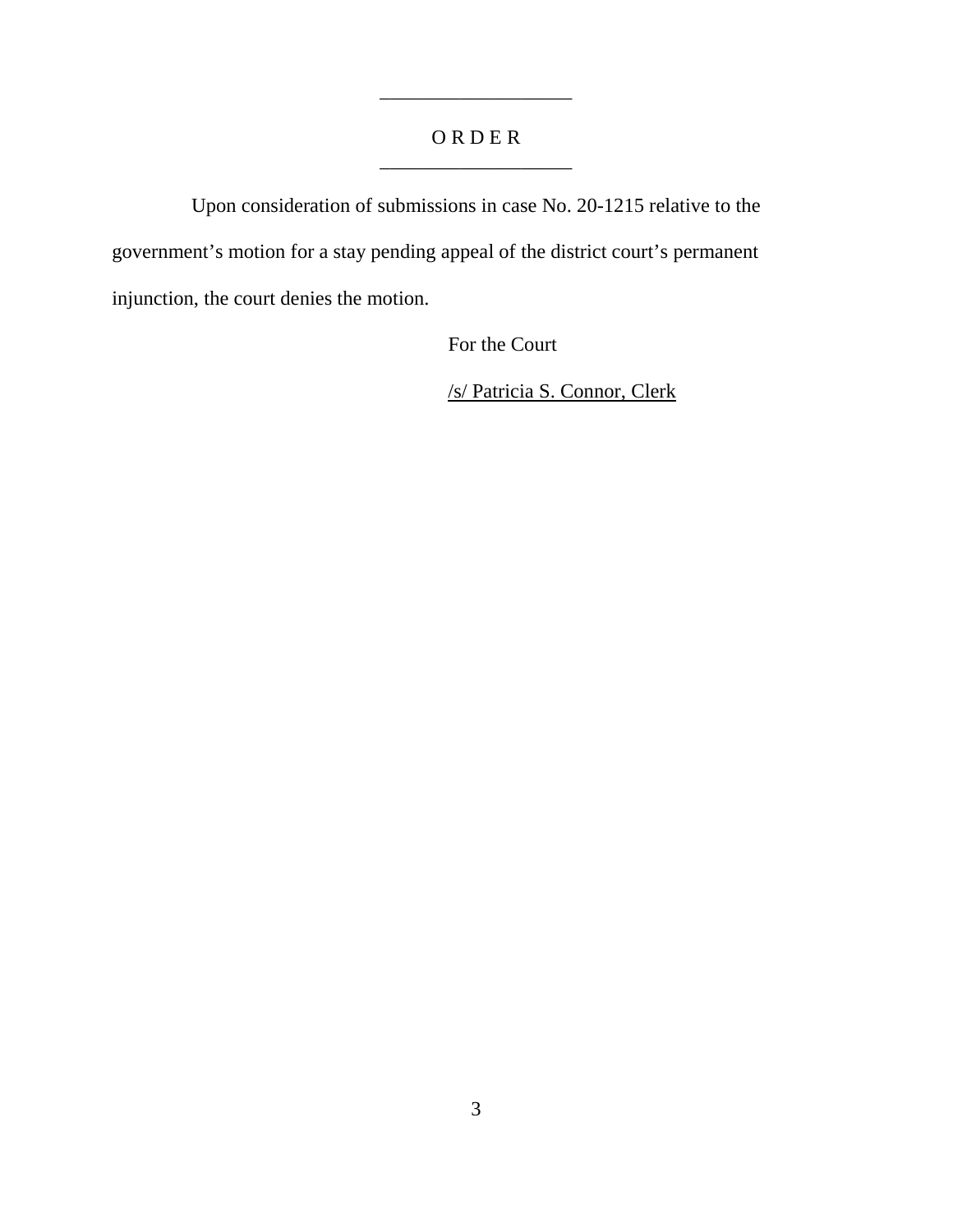THACKER, Circuit Judge, concurring in grant of initial hearing en banc and denial of the motion to stay:

My dissenting colleague and I agree on one thing -- initial hearing en banc requires extraordinary circumstances. I am convinced this case presents an extraordinary circumstance. The final agency rule at issue here has forced Planned Parenthood, Baltimore, and numerous states to withdraw from the Title X program. The short-term nature of pregnancy, the brief window for obtaining a legal abortion, and the imminent harm to the City of Baltimore and its residents counsel in favor of expedited, initial en banc consideration.

Moreover, I firmly disagree with the suggestion that initial hearing en banc in this case -- duly chosen by the majority of active judges -- is anything less than a "purposeful procedure." *Infra* at 7. To the contrary, the Federal Rules and statutory law clearly provide for such a procedure. *See* Fed. R. App. P. 35(a) ("A majority of the circuit judges who are in regular active service and who are not disqualified may order that an appeal or other proceeding be *heard or reheard* by the court of appeals en banc." (emphasis supplied)); 28 U.S.C. § 46(c) ("Cases and controversies shall be heard and determined by a court or panel of not more than three judges . . . , unless a *hearing or rehearing* before the court in banc is ordered by a majority of the circuit judges of the circuit who are in regular active service" (emphasis supplied)). Our Local Rules similarly contemplate that rehearing or hearing en banc "is a review of the judgment or decision from which review is sought and not a review of the judgment of the panel." 4th Cir. Local R. 35(c). And the Supreme Court has recognized that "[section] 46(c) treats 'hearings' and 'rehearings' with equality" and that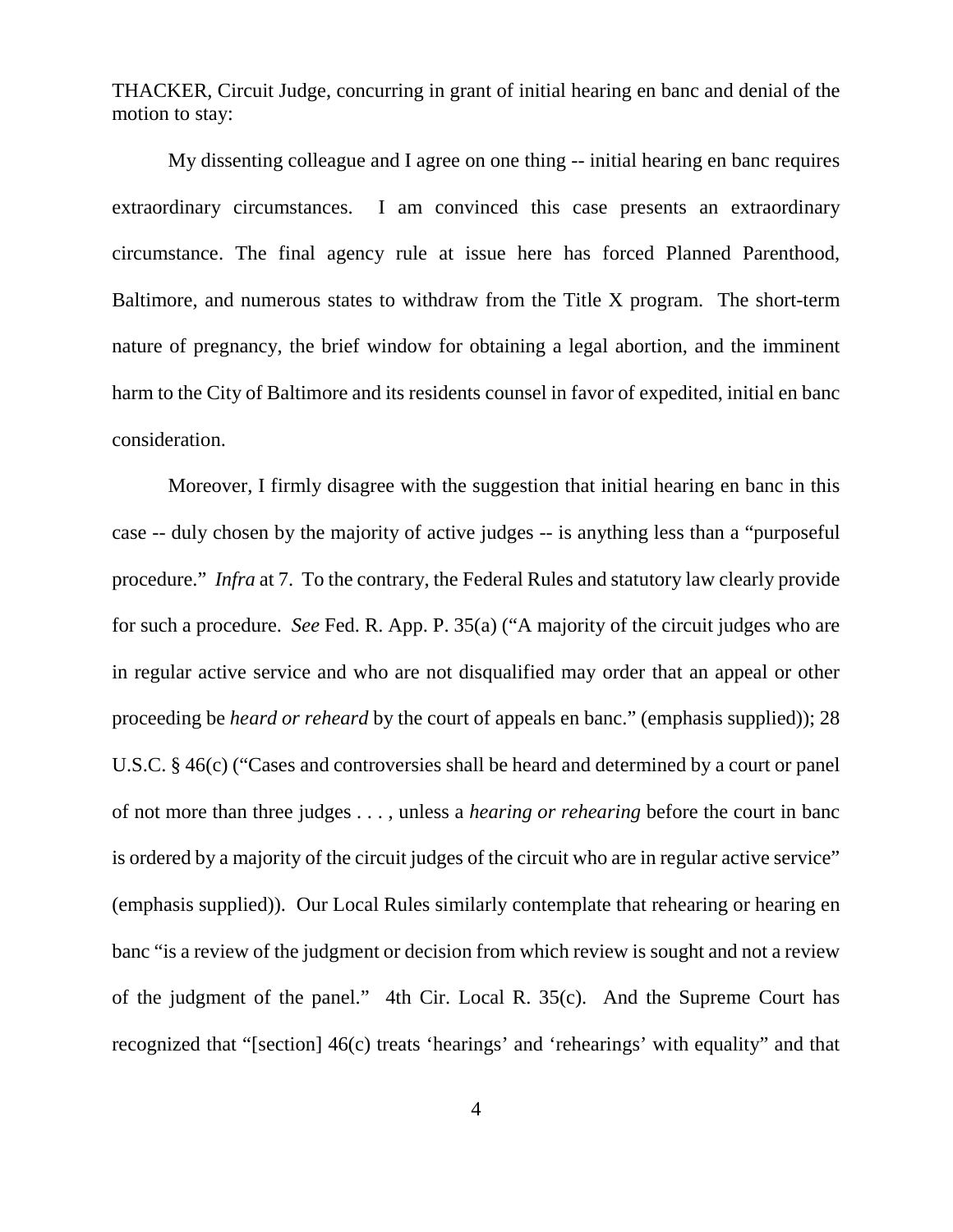the statute contemplates "initial hearing" en banc. *W. Pac. R. Corp. v. W. Pac. R. Co.*, 345 U.S. 247, 259 (1953).

The disagreement between the majority of the active judges and our dissenting colleague is just that -- a disagreement. Nothing nefarious to see here.

My colleague also references a tradition of the "past fifty years" that purportedly eschewed initial en banc review. *Infra* at 7. But this assertion is belied by history. Besides being fully authorized under statute, initial hearing en banc has traditionally been utilized to address the legality of nationwide executive or agency action. In fact, twice in the last three years, the majority of active judges of this court has voted to hear an appeal en banc in the first instance. *See Int'l Refugee Assistance Project v. Trump*, 883 F.3d 233 (4th Cir. 2018), *cert. granted, judgment vacated*, 138 S. Ct. 2710 (2018); *Int'l Refugee Assistance Project v. Trump*, 857 F.3d 554 (4th Cir. 2017), *vacated and remanded*, 138 S. Ct. 353 (2017). Moreover, the mechanism of initial hearing en banc is not absent from this court's history. Indeed, my dissenting colleague cites to the concurrence in the denial of initial hearing en banc in *Belk v. Charlotte-Mecklenburg Board of Education*, 211 F.3d 853 (4th Cir. 2000). But of note, in the same case, dissenting in the denial of an initial hearing en banc, Judge Luttig observed, "Our court has with some frequency considered cases en banc initially, as contemplated and authorized by statute." *Belk*, 211 F.3d at 861 (Luttig, J., dissenting in the denial of an initial hearing en banc) (noting "that five prior published opinions in [a precursor case] have all been initially decided by our court en banc").

And if we were to go back further, we find additional examples. *See, e.g.*, *Meadows v. Holland*, 831 F.2d 493, 494 (4th Cir. 1987) (initial hearing en banc), *vacated on other*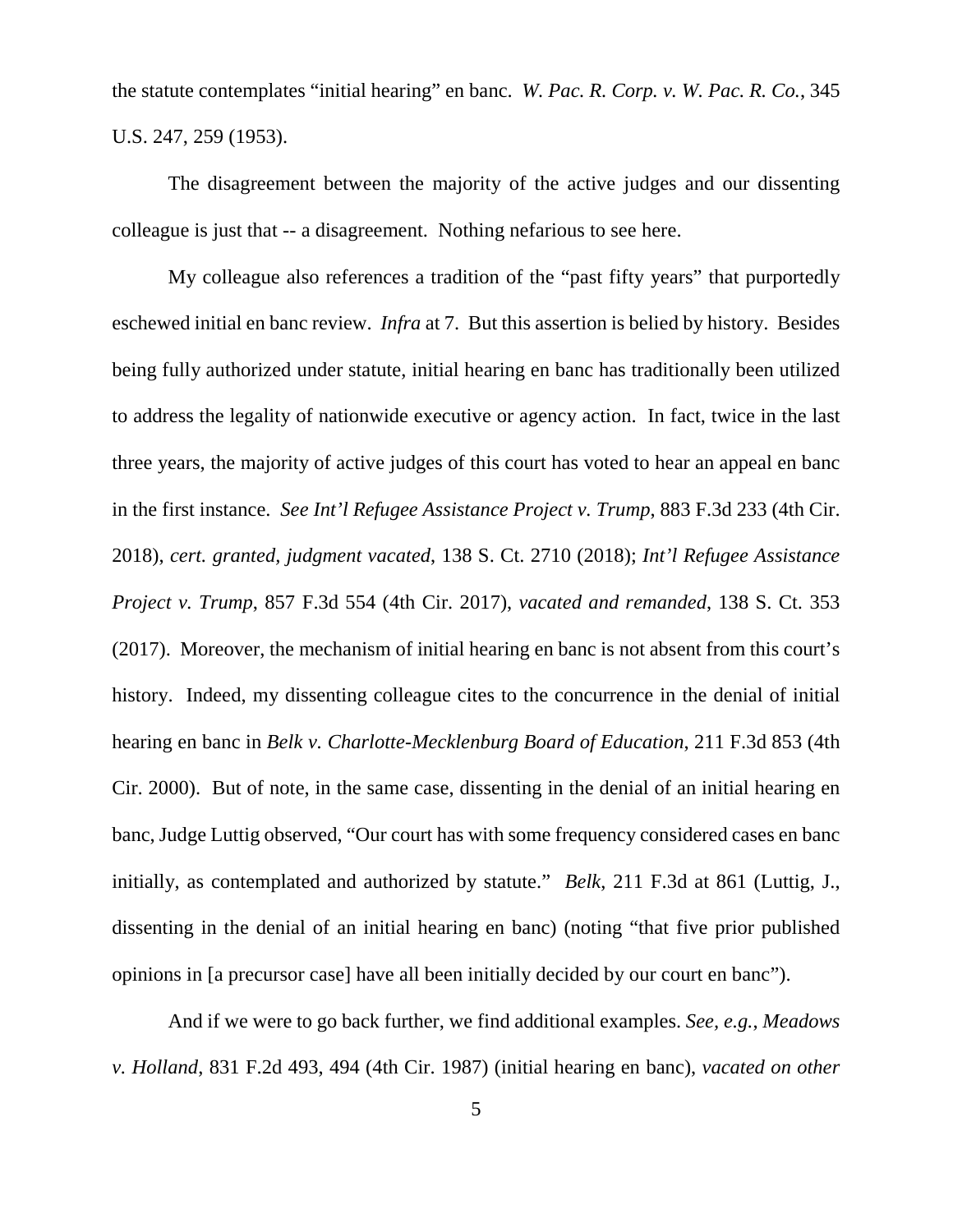*grounds*, 489 U.S. 1049 (1989). The en banc court has even heard matters after a panel hearing but before an opinion was filed. *See Cochran v. Morris*, 73 F.3d 1310, 1315 (4th Cir. 1996) (en banc) ("[A] panel of this court heard argument. While the case was under submission, a majority of the court voted to hear it en banc."); *Thomasson v. Perry*, 80 F.3d 915, 921 (4th Cir. 1996) (en banc) (same); *Wright v. Nat'l Archives & Records Serv.*, 609 F.2d 702, 706 n.3 (4th Cir. 1979) (en banc) ("This appeal was originally heard on April 5, 1978 by a panel of the Court. Before any panel opinion was filed, rehearing en banc was ordered."); *Hirschknop v. Snead*, 594 F.2d 356, 361 n.\* (4th Cir. 1979) (en banc) (noting the Court ordered rehearing en banc after an opinion was circulated but before it was filed); *Hirst v. Comm'r*, 572 F.2d 427, 428 (4th Cir. 1978) (en banc) (per curiam) (same).

Therefore, because the majority ruling here is far from a "sharp break with settled practice," *infra* at 7, I find my colleague's concerns to be of no moment, and I concur in the grant of initial hearing en banc, and the denial of the motion to stay.